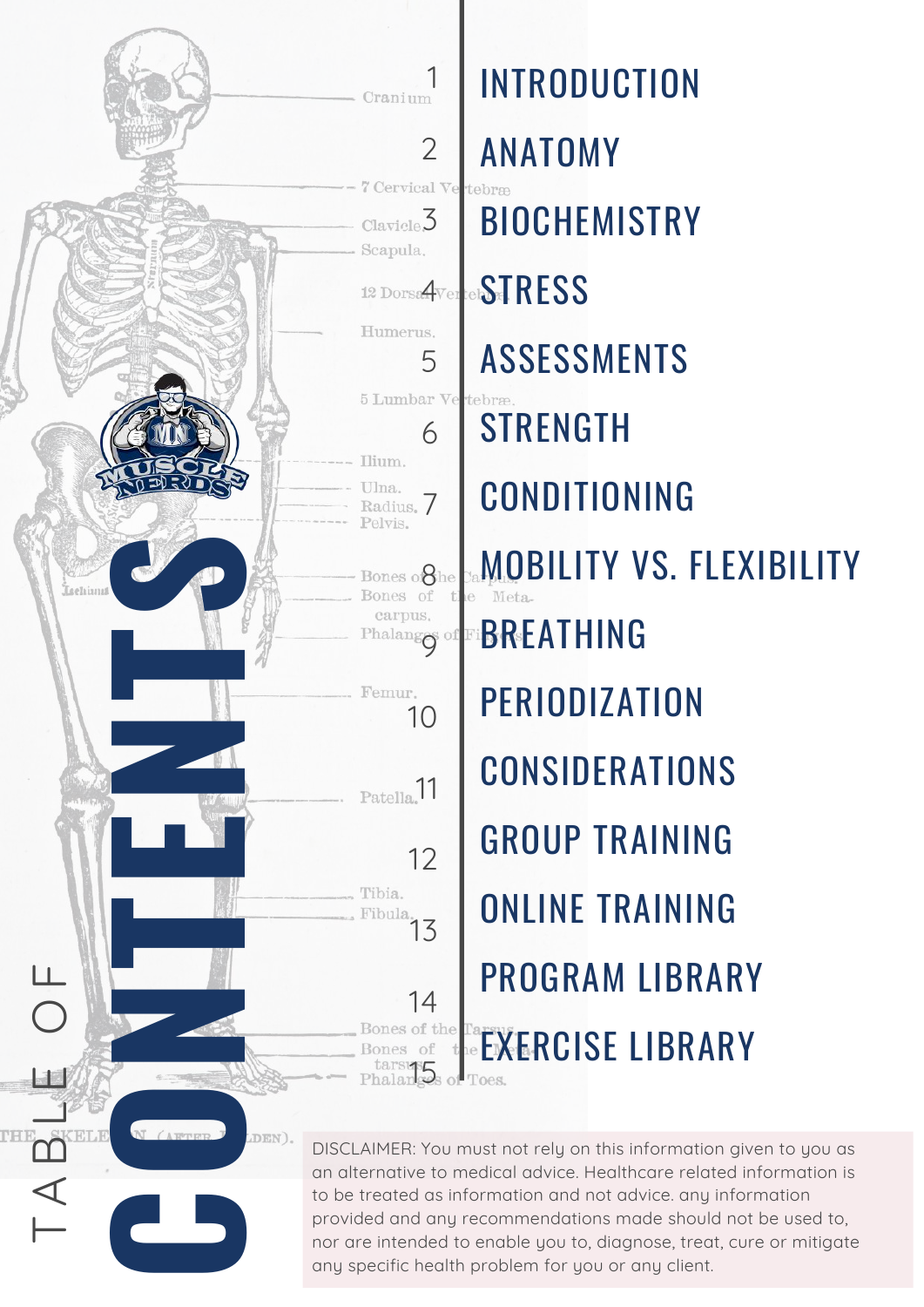# **INTRODUCTION**

- Why a Program Design Course?
- Course Structure
- What you can expect
- Learning how to learn

#### ANATOMY

- An Introduction to Anatomy
- Structural Anatomu
- Functional Anatomy
- Cell Physiology

### **BIOCHEMISTRY**

- An Introduction to Biochemistry
- Anabolic Pathways
- Catabolic Pathways
- Anti-Aging Pathways
- Hormones

#### **STRESS**

- An Introduction to Stress
- Autonomic Nervous System
- HPTA Axis
- Stress & Adaptation
- Supplementation for Stress

#### CONDITIONING

- Alactic
- $\bullet$  Lactic
- Aerobic
- HIIT vs. IT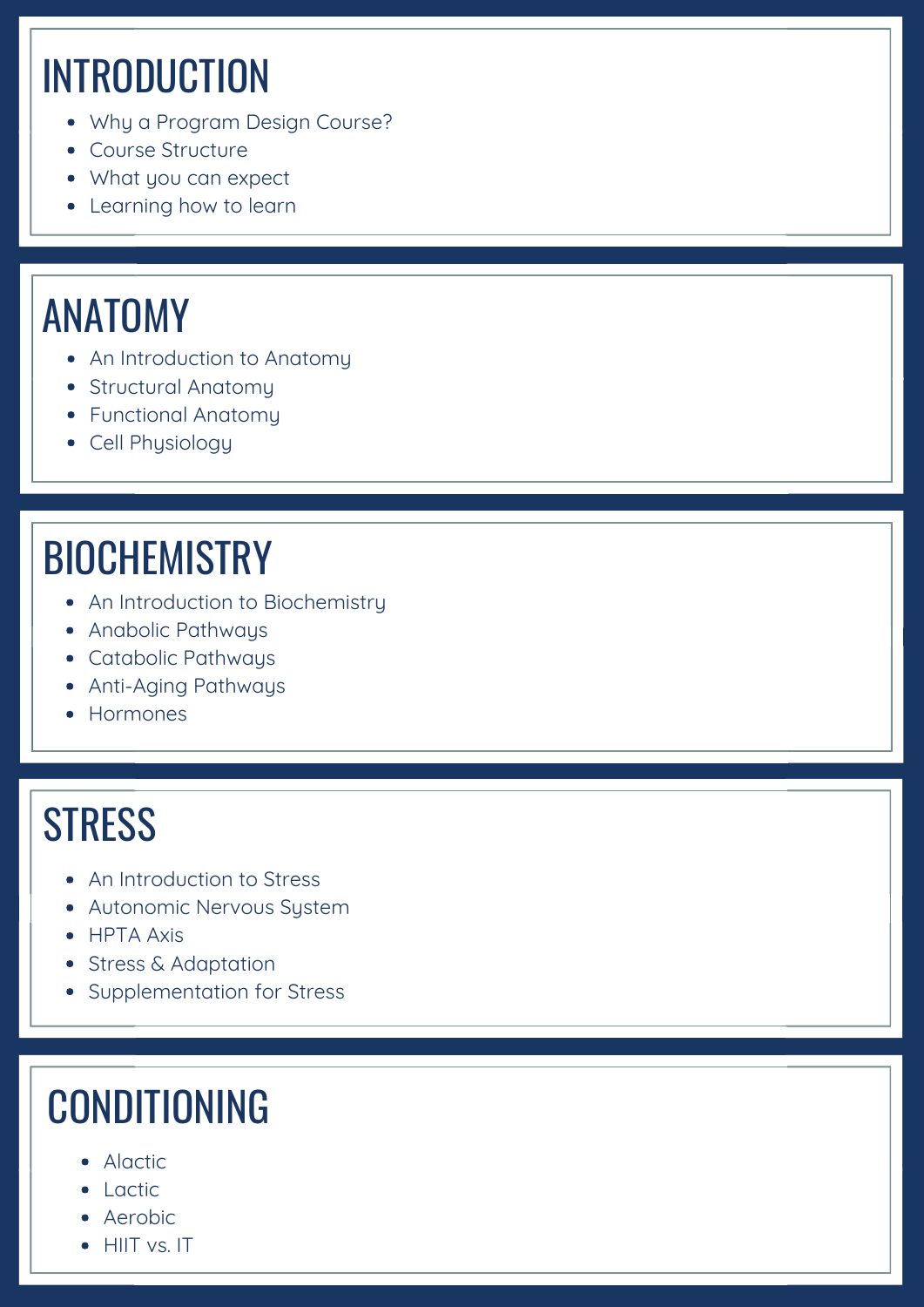# ASSESSMENTS

- Lower Body Structural Assessments
- Upper Body Structural Assessments
- Cardiovascular Assessments
- Stress Assessments
- Sleep Assessments
- Initial Consultation Process & Ouestionnaires

### **STRENGTH**

- Sets
- Reps
- **Time Under Tenstion**
- Rest
- Order of Exercise (7 Levels of Exercise)
- Strength Quality Maximum Strength
- Strength Quality Functional Hypertrophy
- Strength Quality Hypertrophy
- Strength Quality Strength Endurance

### MOBILITY VS. FLEXIBILITY

- Definition, Differentiation, & Benefits
- **•** Static
- Dynamic / Ballistic
- PNF & Muscle Nerds Breathing PNF
- The role of Nervous System
- Yoga
- Passive vs. Assisted
- Facial Stretch Therapy (FST)

#### BREATHING

- An Introduction to Breathing
- Breathing & the Nervous System
- Breathing Techniques & Their Benefits